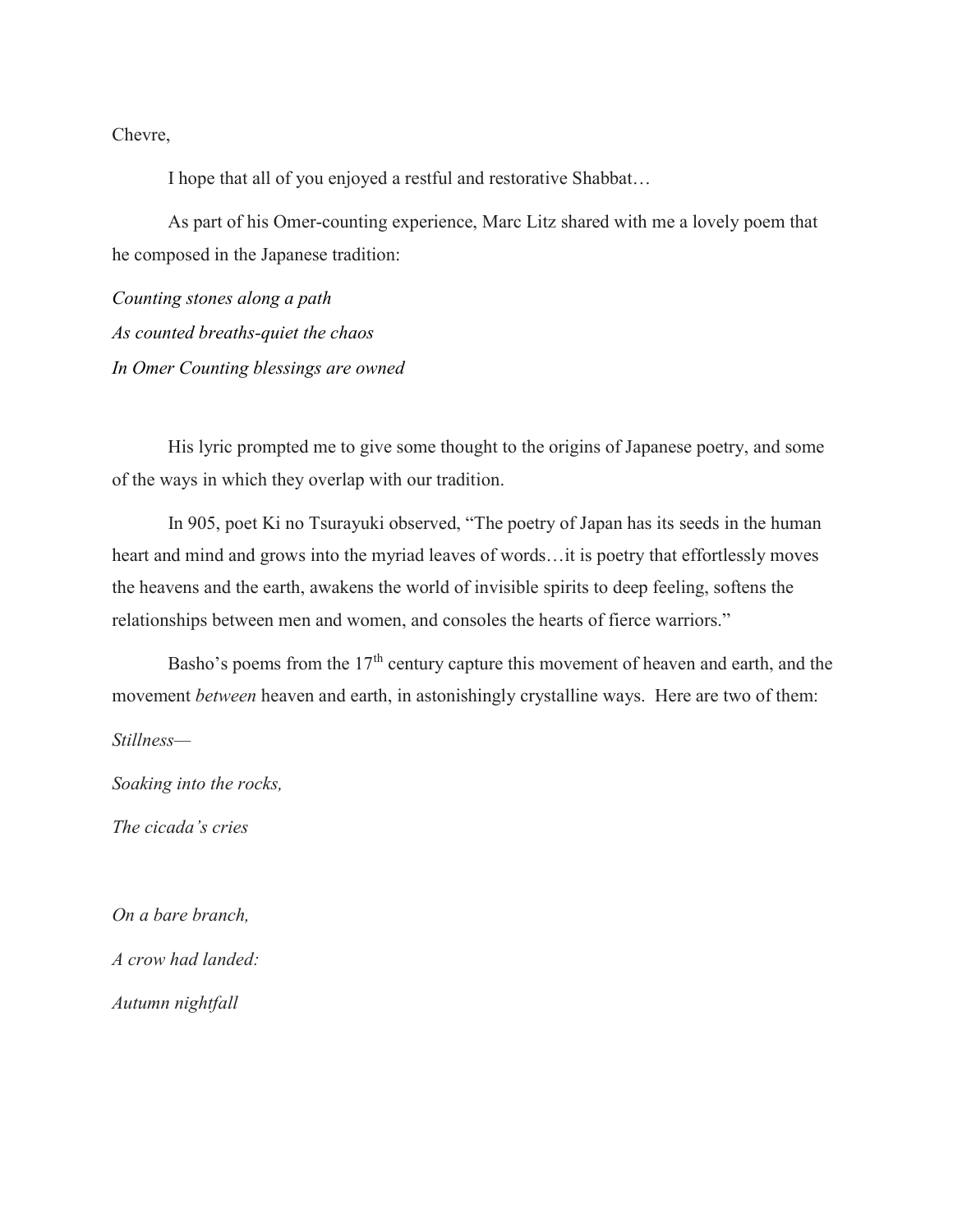Basho's poems are poems of pure perception, but through pure perception, he also points us inwards towards a state of pure being.

 From the same era, Izumi Shikibu writes with similar "just this and only this" brevity, but her concentrated focus opens up limitless pathways of experience:

Although the wind

blows terribly here,

the moonlight also leaks

between the roof planks

## of this ruined house

 Could there be a more beautiful way to express the belief that growth and enlightenment can only result from exposing ourselves to pain and suffering?

 With this poetic lineage in mind, and returning for a moment to Moses's encounter with the Burning Bush, there have of course been numerous scientific explanations proffered to make sense of this. Botanists have noted, for example, the Dictamnus albus plant, found throughout northern Africa, is also know as a "gas plant" because it exudes a variety of volatile oils that can catch fire readily and may give a visual impression that it is burning.

 Others have suggested that perhaps Moses was having a hallucinatory experience similar to when one has ayahuasca, during which time seems to stand still. Along these lines, cognitive psychologist Benny Shannon, of Hebrew University, proposes that, "Moses's sense of time changed and an actual moment in physical time was subjectively perceived as an eternity…enough time for the bush in front of him to be burned and consumed.

 These, and other speculations, are certainly worth considering, and impossible to rule out, but isn't it also worth considering that Moses, similar to the Japanese poets we have been discussing, was uniquely capable of a sharpened vision and deepened sensibility that allowed him to see what others could not?

 Ono no Komachi, from the same era as Basho and Shikibu, composed the following poem: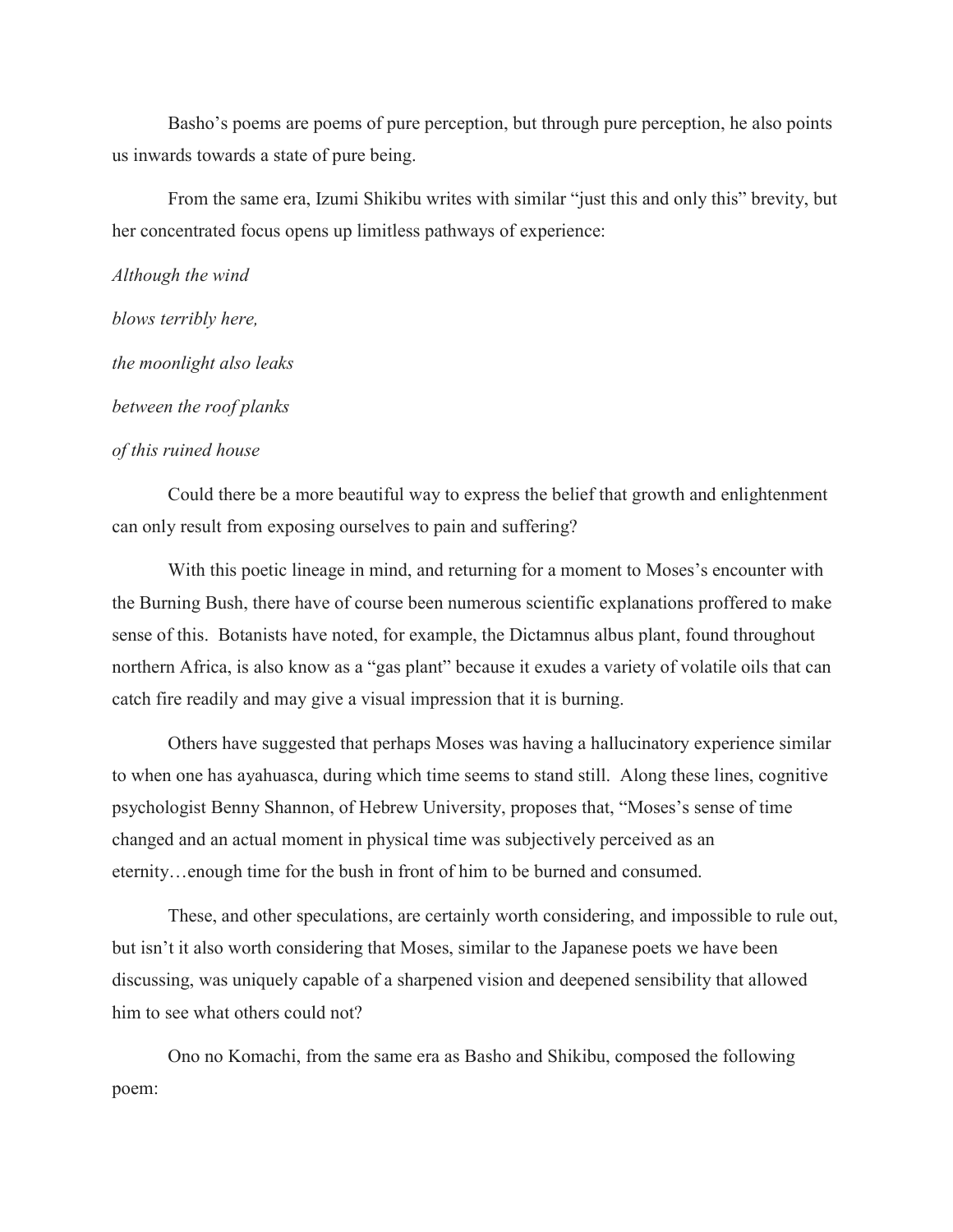The beauty of the flowers faded— No one cared— And I watched myself Grow old in the world

As the long rains were falling

 Komachi has magically condensed an eternity into her simple, spare, elegant poem. Isn't that, in a sense, what Moses experiences at the Burning Bush, mortality and immortality paradoxically commingled in a way that brought about a state of holiness and intimate contact with the Divine?

 So many of the poems in the Japanese tradition that I have read and enjoyed over the years seem to emerge from these rare, flickering and heart-wrenchingly transient moments of full human consciousness, the "dearest freshness deep down things", in the words of British poet Gerard Manley Hopkins. But concentrating on these moments, small fleeting as they are, can bring an entire glittering world into being for us—and perhaps for others, as well.

Thank you, Marc, for helping me to stir these connections into words : )

Here is the transliterated prayer to recite before the Counting. If you have a copy of the Reconstructionist prayerbook, Kol Haneshama, this prayer, and some additional thoughts and meditations, can be found on pages 674-683:

## Baruch atah adonay eloheynu Melech ha'olam, asher kideshanu bemitzvotav vetzivanu al sefirat ha'omer

Blessed are you, Eternal, our God, the sovereign of all worlds, who has made us holy with your mitzvot, and commanded us concerning the counting of the Omer

Ha-yom chamesha asar yamim l'omer

This is the  $15<sup>th</sup>$  day of the Omer

Sticking with tonight's visit with Asian artistry, our musical selection, "Tegami" is by Aki Angela, a songwriter born in Japan. I have pasted translated lyrics below the link: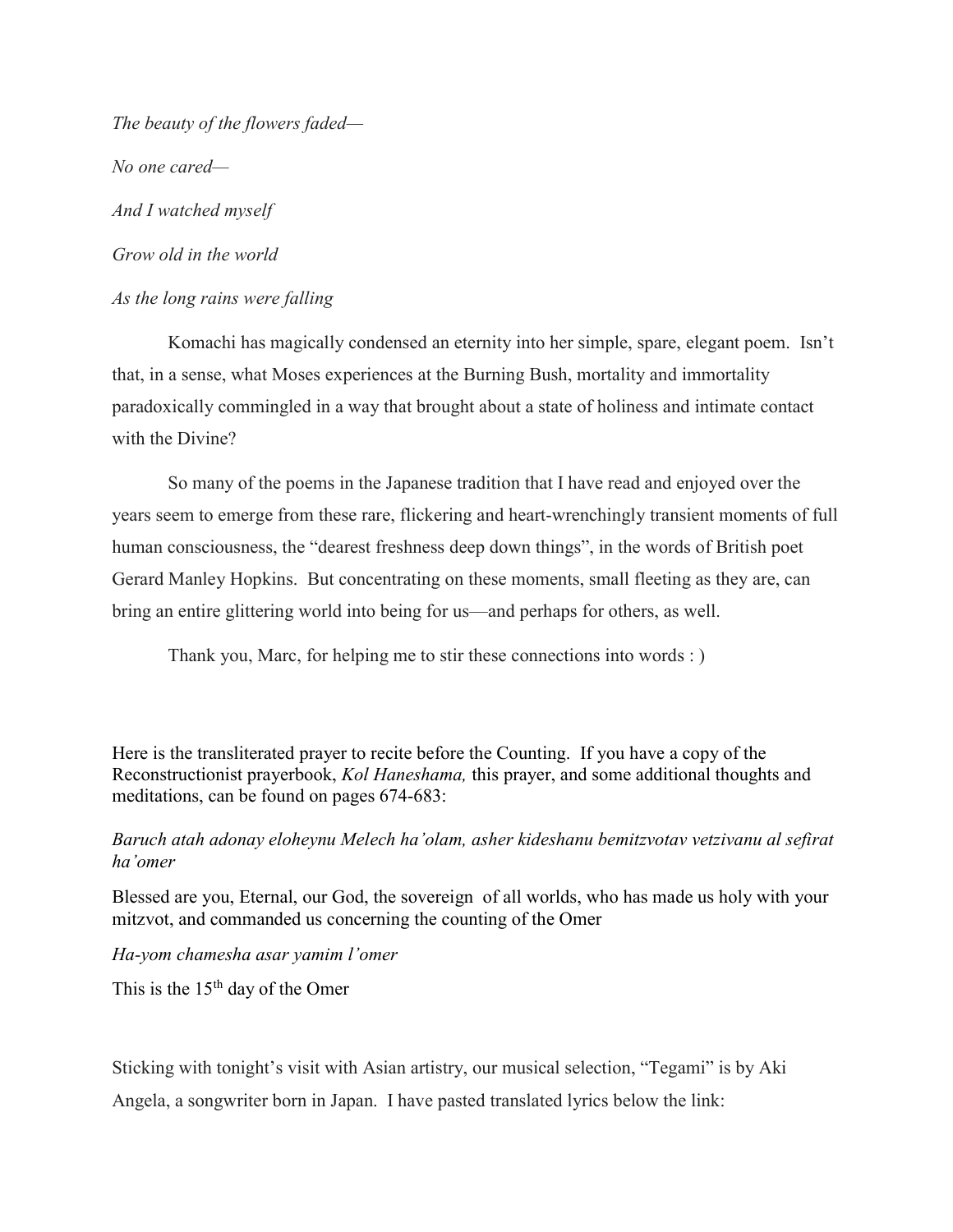## https://youtu.be/w7bI8TN7ECQ

**Greetings** You who are reading this, where are you and what are you doing now? I'm 15 and there 's something worrying me That I can 't talk to anyone about But if I address a letter to my future self Then I know I 'll be able to speak my mind

[Chorus]

I feel like giving up now, I feel like crying, I feel like I 'm going to disappear Whose words should I trust as I move forward? My one and only heart has broken into pieces time and time again And I 'm living through painful times now I'm living in the present

[Verse 2] **Greetings** Thank you, I have something to tell your 15-year-old self If you keep asking yourself why and where you should go The answer will become clear The seas of adolescence can be rough But keep sailing the boat that is your dream towards tomorrow 's shore

[Chorus]

Don't give up now, don't cry, when you feel like you 're going to disappear

Then you should trust your own voice and move forward

Even an adult like me gets hurt and has sleepless nights

But I'm living in the bittersweet present

[Bridge]

Everything in life has meaning So don't be afraid to follow your dream Keep on believing

[Chorus]

I feel like giving up now, I feel like crying, I feel like I'm going to disappear Whose words should I trust as I move forward? Ah, don't give up now, don't cry, when you feel like you're going to disappear